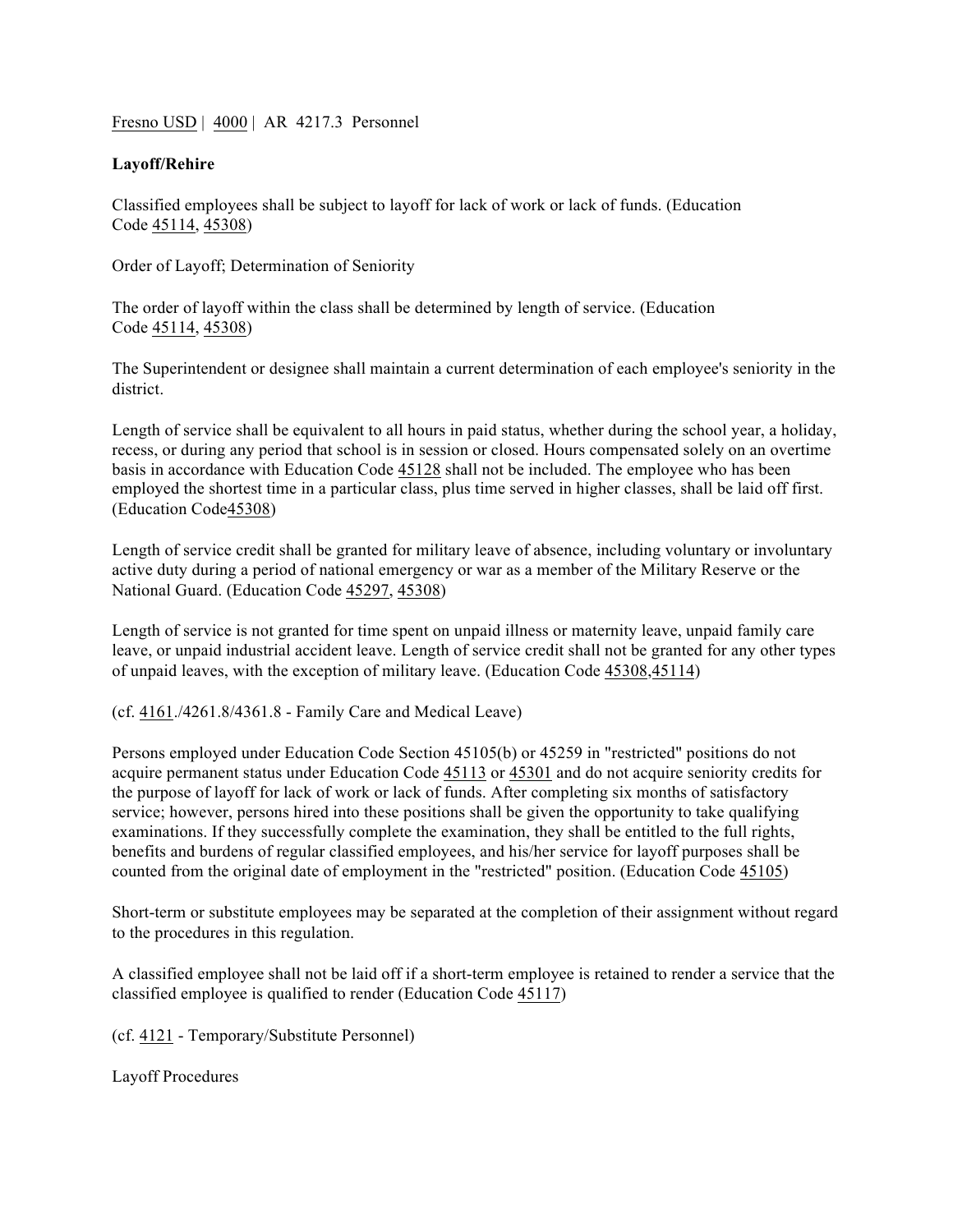Classified employees subject to layoff because of lack of work in the event of a bona fide reduction or elimination of service being performed shall receive notice of the layoff 45 days before the effective date. They shall be informed of their reemployment rights and displacement rights, if any. (Education Code 45117)

In cases where specially funded programs expire at the end of any school year, classified employees subject to layoff for lack of funds shall receive written notice on or before May 29. The notice shall inform them of the layoff effective at the end of the school year and of their displacement and reemployment rights. If the termination date of the specially funded program is other than June 30, the notice shall be given at least 45 days before the effective date of the layoff. (Education Code 45117)

The district is not bound to provide 45days' notice in the event that it is unable to pay the salaries of classified employees due to an actual and existing financial inability, or if layoff is caused by conditions not foreseeable or preventable by the district. The district will provide information about reemployment and displacement rights, if any, to all employees laid off under these conditions. (Education Code 45117)

#### Voluntary Demotion or Voluntary Reduction of Hours

Employees may sometimes take voluntary demotions or voluntary reductions in assigned time in lieu of layoff or in order to remain in their present position rather than be reclassified or reassigned. Employees who do so shall be granted the same rights as persons laid off. (Education Code45114, 45298)

#### Reemployment Eligibility

Classified employees laid off because of lack of work or lack of funds are eligible for reemployment within a period of 39 months and shall be reemployed in preference to new applicants. Persons so laid off also have the right to apply and establish their qualification for vacant promotional positions within the district during the 39-month period. (Education Codes 45114, 45298)

Employees who take voluntary demotions or voluntary reductions in assigned time in lieu of layoff, reclassification, or reassignment shall retain eligibility to be considered for reemployment in a position of the previously held class or number of hours for an additional period of time, provided that the same tests of fitness under which they qualified for appointment to the class are still applicable. The length of this additional period of time shall be determined by the Board on a class-by-class basis and shall not exceed 24 months. (Education Code 45114, 45298)

Employees who take voluntary demotions or voluntary reductions in assigned time in lieu of layoff shall have the option of returning to a position in their former class or to positions with increased assignment time as vacancies become available, and without limitation of time. If there is a valid reemployment list, they shall be ranked on that list in accordance with their proper seniority. (Education Code 45114, 45298)

Upon rejecting two offers of reemployment, the employee's name will be removed from the reemployment list and he/she will forfeit all rights to which he/she would otherwise be entitled.

When an employee is notified of a vacancy and fails to respond or report to work within time limits specified by district procedures, his/her name will be removed from the reemployment list and he/she will forfeit all rights to which he/she would otherwise be entitled.

Reemployment Procedures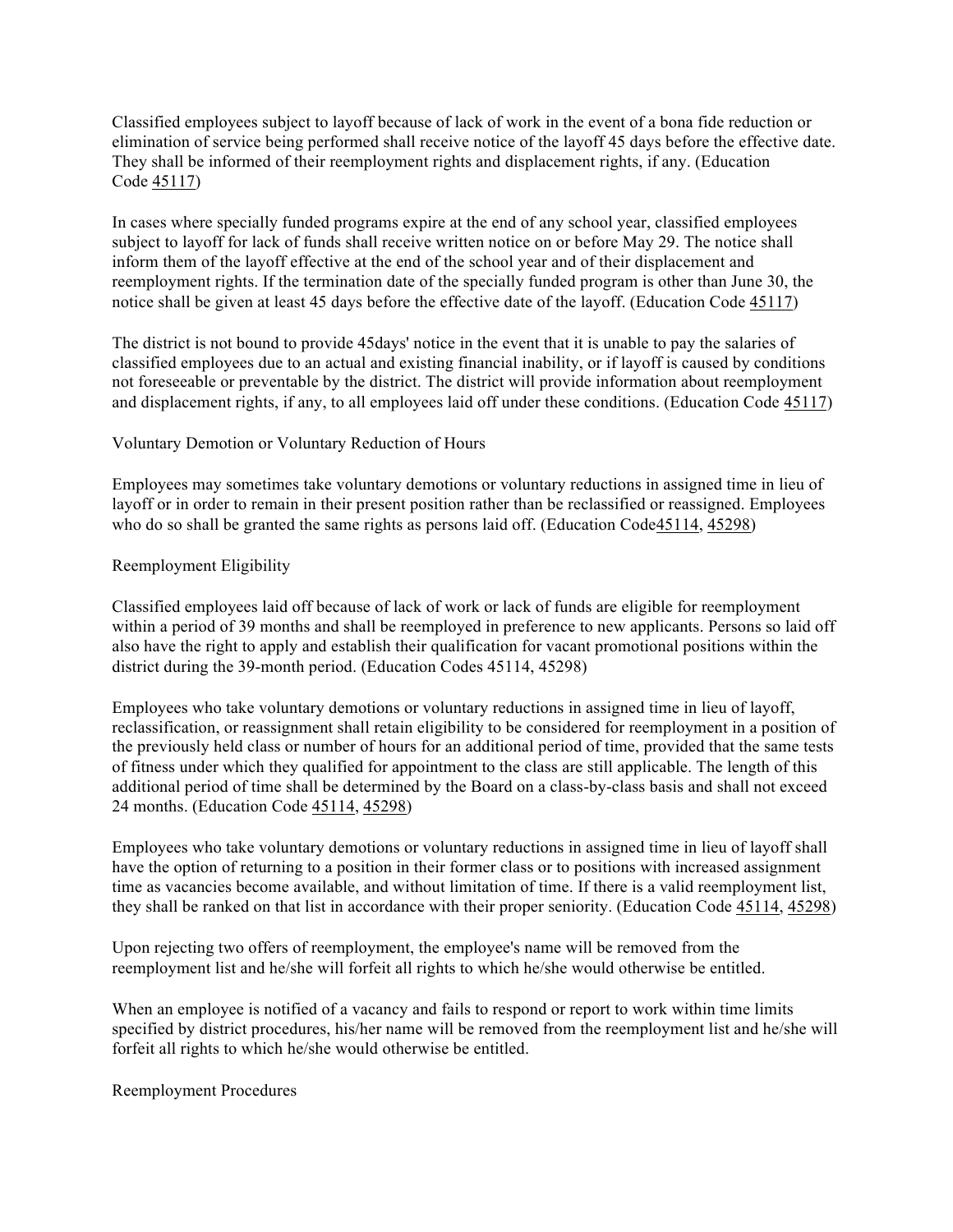Reemployment shall be in reverse order of layoff. (Education Code 45114, 45298, 45308)

In order to be reinstated, an employee must be fully capable of performing the normal and customary duties of the job. Employees whose physical condition is such that they cannot be reinstated at the time called for reemployment will be kept on the reemployment list until physically capable of returning to work or for a period not to exceed 39 calendar months.

## (cf. 4032 - Reasonable Accommodation)

When a vacancy occurs, the senior employee who has held prior permanency in the position will be so notified by phone or certified U.S. mail at his/her last known address and given the opportunity to accept or reject appointment into the vacant position. The employee must advise the district of his/her decision no later than five calendar days following notification. If the employee accepts, he/she must report to work no later than two calendar weeks from the vacancy notification date or on a later date specified by the district.

When a laid-off employee is reemployed, all accumulated sick leave credit will be restored.

A laid-off permanent employee will be reemployed with all rights and benefits accorded to him/her at the time of layoff. A laid-off probationary employee will be reemployed as a probationary employee, and the time served toward the completion of the required probationary period will be counted. He/she will also be reemployed with all rights and benefits accorded to him/her at the time of layoff.

A laid-off employee, when reemployed, will be placed on the salary step held at the time of layoff. An employee who bumped into a lower class will, when reinstated to the previous class, be placed on the salary step to which he/she would have progressed had he/she remained there. An adjusted anniversary date will be established for step increment purposes so as to reflect the actual amount of time served in the district.

Legal Reference:

# EDUCATION CODE

45101 Definitions

45103 Classified service in districts not incorporating the merit system

45105 Positions under various acts not requiring certification qualifications; classification

45113 Rules and regulations for classified service in districts not incorporating the merit system

45114 Layoff and reemployment procedures; definitions

45115 Layoff: Reinstatement from service retirement

45117 Notice of layoff

45286 Limited term employees